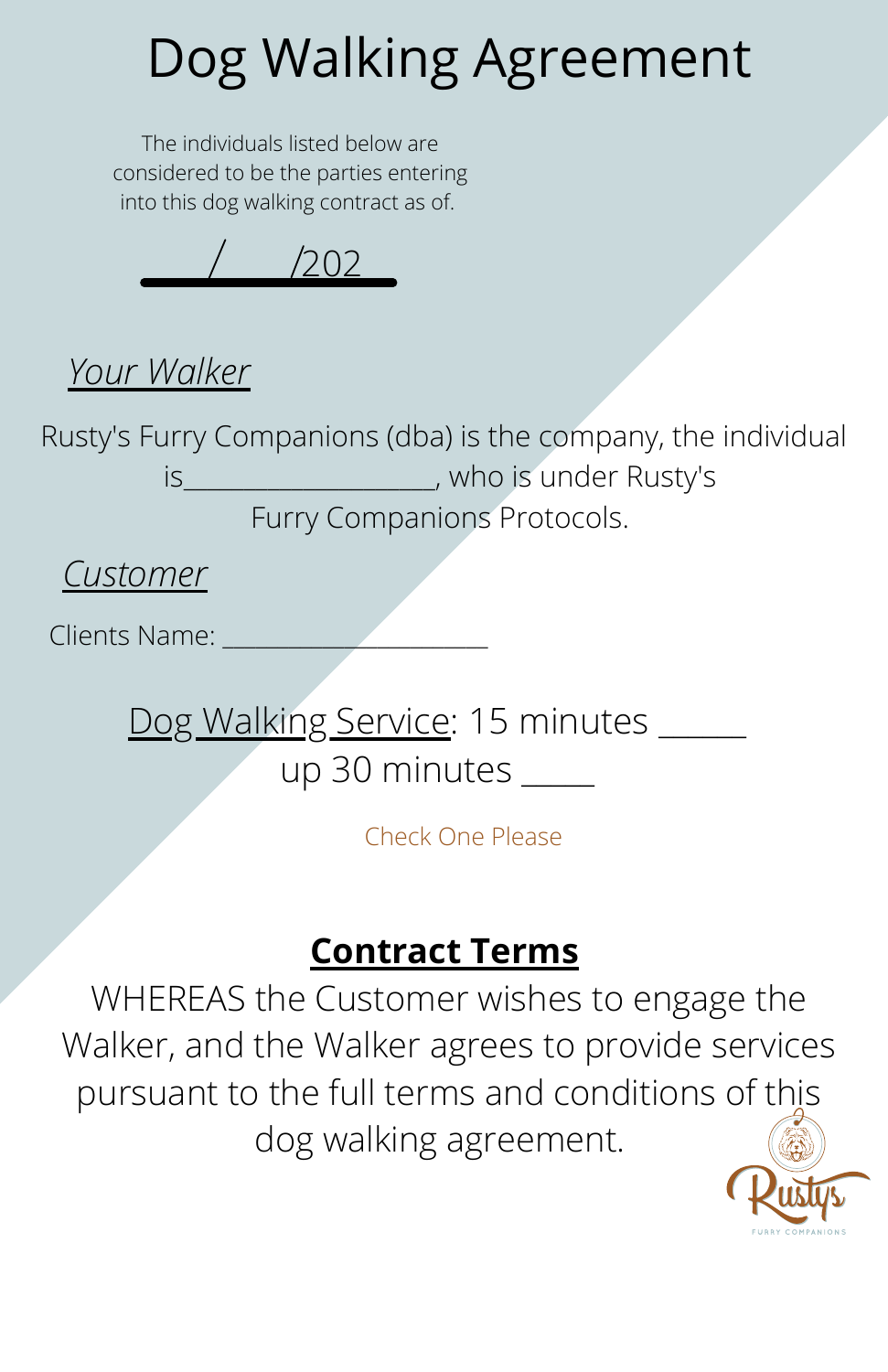#### **Responsibilities**

The Customer shall retain the Walker as an independent contractor. No employer/employee relationship is implied or established with this contract. The Walker is solely responsible for procuring necessary insurance and complying with any applicable regulations.

The Walker agrees to carry out dog walking services in a professional, reliable manner, taking care to treat the pet(s) listed with respect and care at all times.

The Customer agrees to provide any information necessary for the proper care of pets listed.

The Walker shall ensure that any fecal matter is picked up and properly disposed of while carrying out dog walking duties.

The Customer recognizes the Walker's right to use the discretion of the pet's attitude and/or weather for dog walking that day. The Walker agrees to walk only the customers pet(s) during paid service agreement. Walking family unit will be done up to 2 pets at a time, or at the Walkers discretion.

The Customer shall be responsible for providing collars, leashes, pets listed as needed. If you have an aggressive dog, towards other dogs, this pet will not be given a walk. The Walker will let dog out for outdoor time.

T The Walker shall not be liable for duties not explicitly listed in this dog walking contract.

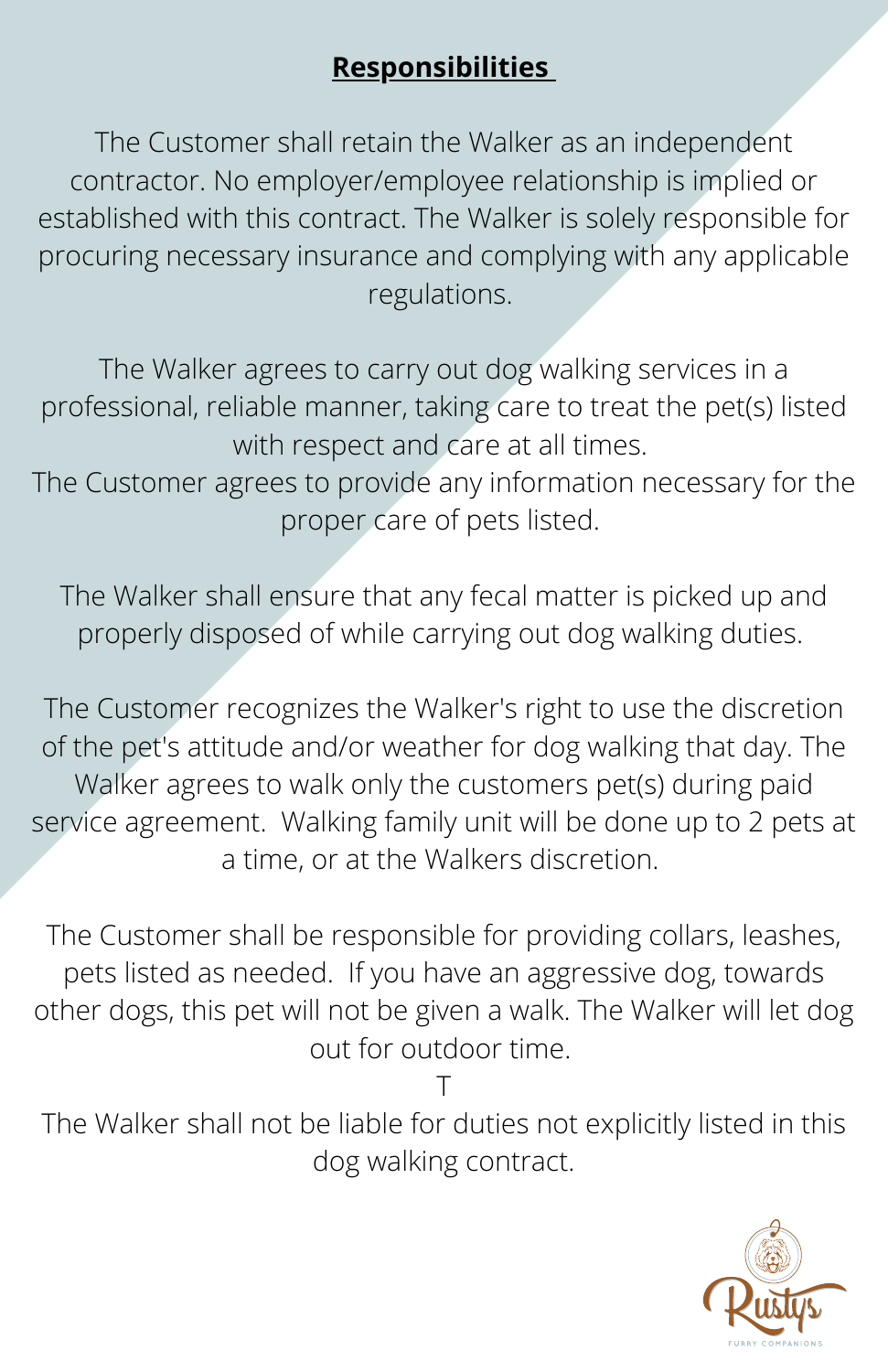#### **Contract Duration**

This dog walking contract shall commence as of  $\Box$ 

The contract may be cancelled at any time by the Customer with written notice and may be extended with a written extension signed by the Customer and Walker.

#### **Contract Cancellation**

The Customer may cancel this contract with written notice via email.

Customer agrees to provide a minimum of 72 hours' notice of cancellation prior to scheduled dog walking services. If the Customer cancels services inside 72 hours prior to scheduled dog walking services, Customer agrees to pay 50% of the scheduled fee for those services to the Walker.

The Walker may cancel this contract in the same manner as the Customer. If the Walker cancels service inside the 72-hour window prior to a scheduled dog walking service, the Walker shall forfeit the entire fee for that service.

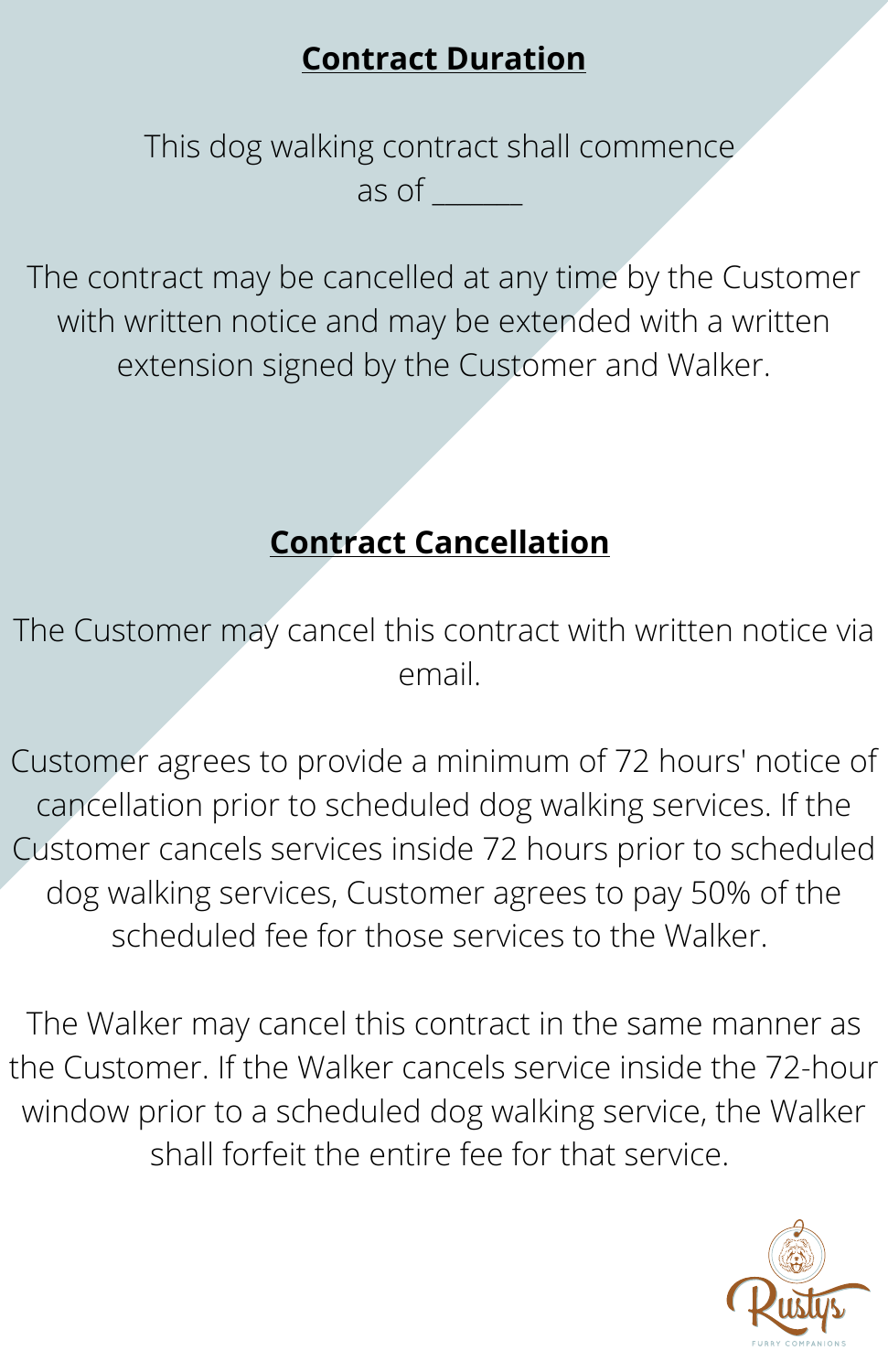# *Liability*

The Walker will maintain liability insurance at all times.

The Walker shall not be held liable for damage or loss of Customer's property if the Property is left unlocked by the Customer.

The Customer shall be fully liable for any damages, loss, or injury caused by the pets listed in this dog walking contract.

# **Indemnification**

The Customer and Walker agree to indemnify and hold each other harmless from any and all claims or liabilities arising from their party's willful or negligent actions.

Pet's Name:\_\_\_\_\_\_\_\_\_\_\_\_\_\_\_

Pet's Name:\_\_\_\_\_\_\_\_\_\_\_\_\_\_\_

Pet's Name:\_\_\_\_\_\_\_\_\_\_\_\_\_\_\_